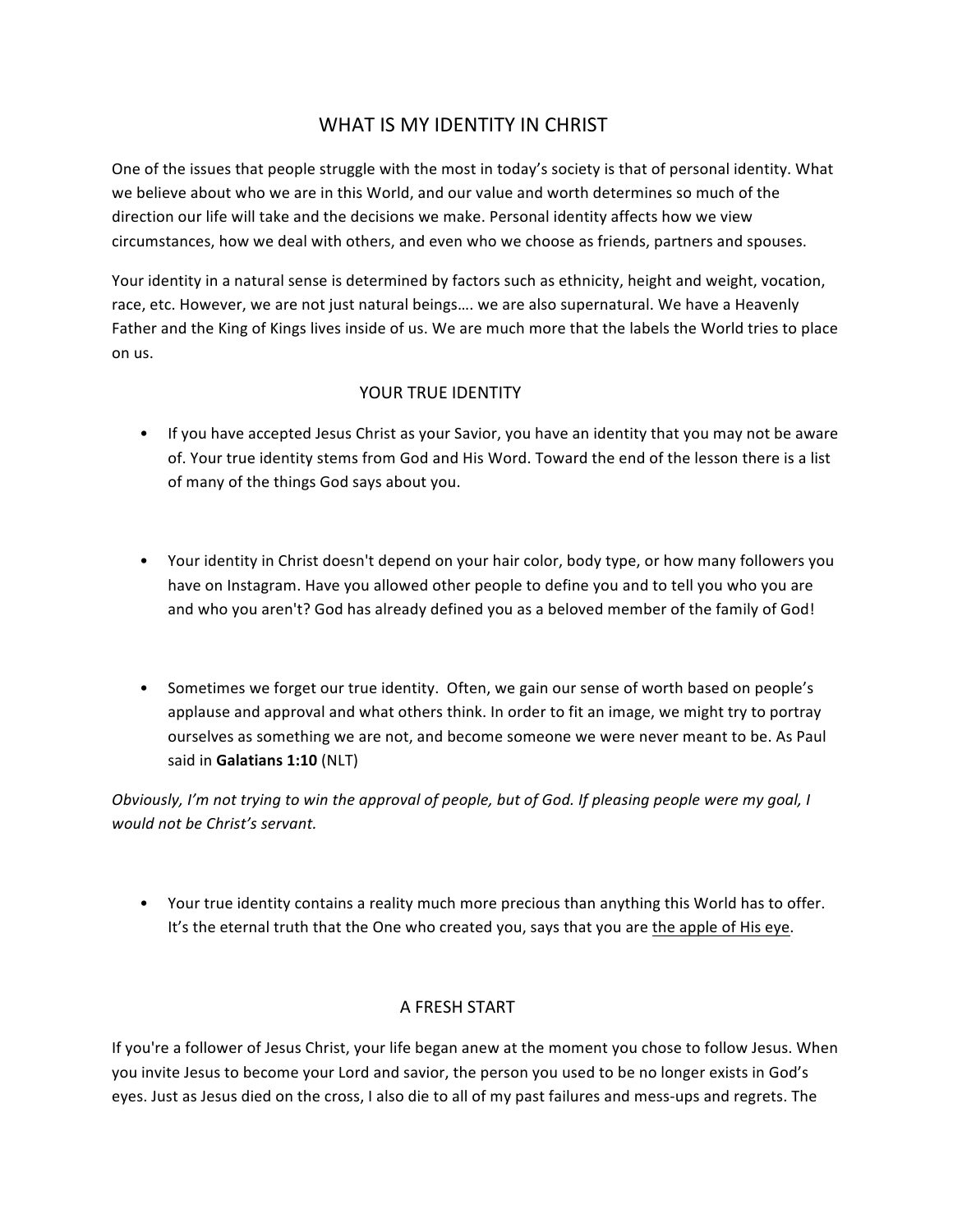person I used to be with all of my sins and ungodly habits and addictions is gone, and I now have a new nature. I am now called an overcomer, more than a conqueror and the righteousness of Christ.

Scripture References:

Galatians 2:20 (NIV) "*I* have been crucified with Christ and *I* no longer live, but Christ lives in me. This life *I* now live in the body, I live by faith in the Son of God, who loved me and gave Himself for me"

**2 Corinthians 5:17** (NIV) *You're a new creation in Him; the old has passed and the new has come* 

The reality is that If you've decided to follow Jesus with all your heart, you're never going to completely "fit in."

But the world's approval doesn't matter. You have a Heavenly Father who loves you more than anyone on this earth ever could. His love for you doesn't change, like people who fall in and out of love with you. It never fails. God's love is unconditional and without end.

Not all your friends will accept and be happy with your new Christian lifestyle.

As 1 Peter 4:3-5 (The Passion Translation) states: For you have already spent enough time doing what *unbelievers[a]* love to do—living in debauchery, sensuality, partying, drunkenness, wild drinking parties, and the worship of demons. [c] They marvel that you no longer rush to join them in the excesses of their *corrupt lifestyles, and so they vilify you. But one day they will have to give an account to the one who is* destined to judge the living and the dead

As you walk with Jesus you will discover that the love of God far outweighs it all.

## YOU ARE WORTHY-EVEN IF YOU DON'T FEEL LIKE IT.

Many of us feel unworthy or down on ourselves at times in life. Often that's because we keep trying to find our worth and security in the wrong things. In Christ, we are firm and secure in Him (Hebrews 6:19). He's always with us, and we'll always have His stamp of approval. We never have to feel as if we have to earn His love. We never have to beg Him to stay, because He has promised to never leave or forsake us. His unshakable love is the essence of His nature. As 1 John 4:8 tells us: *God is love*.

God doesn't approve of all of our attitudes or behaviors but as is usually the case with a parent – child relationship, those things don't lessen our value in His eyes.

Again, as Christians, our true value comes from who we are in Christ, rather than from what we can do for him. Finding our value in our identity in Christ gives us freedom to:

- love more because we won't be afraid of rejection
- risk more because we aren't afraid of failure
- live with less fear of what others think of us.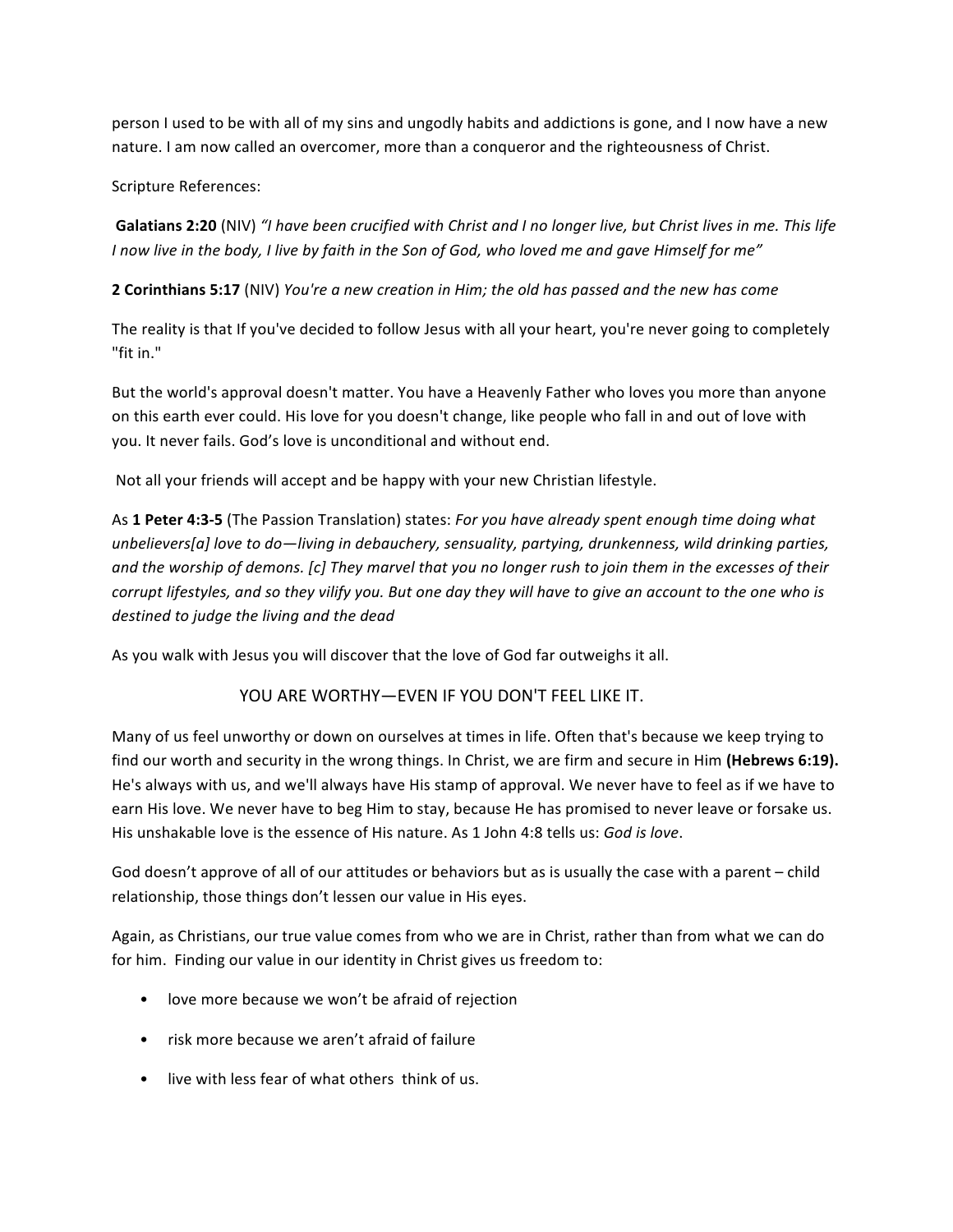Scripture References:

**1 Peter 2:9** (NIV) "But you are a chosen people, a royal priesthood, a holy nation, God's special possession, that you may declare the praises of Him who called you out of darkness into His wonderful *light."*

**1 John 3:1** See what great love the Father has lavished on us, that we should be called children of God! And that is what we are! The reason the world does not know us is that it did not know him.

## YOUR IDENTITY IN CHRIST

Do you know how special you are in God's eyes? If not, that's likely why you're still trying to fit in with the world. Here's what the Bible says about YOU once you have a new identity in Christ:

*You are His own special possession.* (1 Peter 2:9, Deuteronomy 14:2)

*You are chosen, handpicked by the God who created the universe*. (1 Peter 2:9, Jeremiah 1:5, Ephesians **1:3-4)**

*You are treasured*. **(Deuteronomy 7:6 14:2, 26:18)**

*You are irreplaceable*. (1 Thessalonians 1:4)

*You are loved beyond compare*. **(1 John 4:19, 4:10, 3:16, Romans 5:8, 8:35-39)**

*You are worth dying for.* **(1 John 3:16, Romans 5:7-9)** 

*You are forgiven*. **(Ephesians 1:7, 1 John 1:9, Romans 8:1, 33-39)**

You are His child. (1 John 3:1, Galatians 3:26)

*You are set free.* (Romans 6:18, Galatians 5:1)

*You are precious to Him.* (Isaiah 43:4)

*You are set apart.* **(John 15:16, 19, I Peter 2:9)**

*You are complete in Christ.* (Colossians 2:9-10)

You are free from any condemnation brought against you, and you cannot be separated from the love of God. **(Romans 8:31-39)**

Let these verses sink in deeply. Don't skim over them.

If you have given your life to Jesus, each of these Scriptures pertain to you. This is your permanent identity. It can never be removed, messed up, forsaken, taken away, or changed. This is your identity in Christ.

• This is who you are when you feel rejected and alone.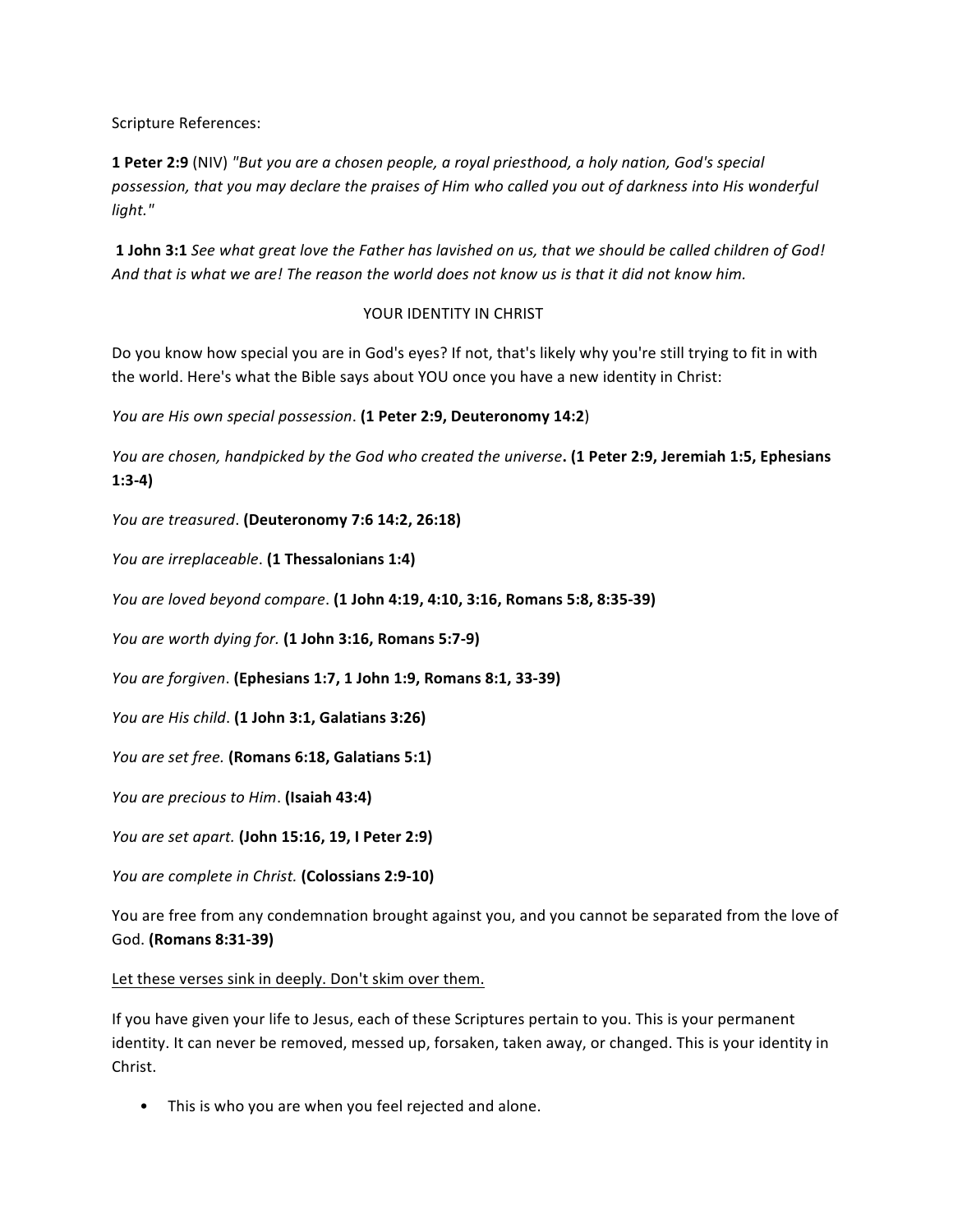- This is who you are when you feel sad and overwhelmed.
- This is who you are when it seems like nothing is going right
- This is who you are when you've sinned so severely it doesn't seem forgivable, yet when we confess and repent of the sin we are cleansed, restored and made whole.

## DO YOU BELIEVE IN YOUR IDENTITY IN CHRIST?

On good days, it might be easy to agree with who God says you are, but when the bottom falls out from under you, do you still believe it? Are you secure in your identity even after a huge failure?

No matter how you feel today, or who you used to be, or what you're going through, your identity in Christ is who you are for all eternity (meaning forever). Because Jesus died and rose again for the forgiveness of your sins, when you received His sacrifice on the cross as a gift to you, you instantly became His.

Your identity in Jesus doesn't change because of

- Failures or mistakes
- Mistreatment or abuse at the hands of others
- Abuse and wounds you may have experienced
- Your past sins
- Negative words or gossip spoken against you
- Your economic, or social or educational statuses
- Your nationality or family background

## LIVING WITH YOUR IDENTITY IN CHRIST

Not only is it important to understand your identity, but it's important to actually live life like you know who you are. When's the last time you've looked at yourself like you're God's special, chosen child? When's the last time you have made a decision with the confidence that you've been set free in His love and grace?

How often do we see ourselves as stupid or ugly or a loser? That's not who we are. You were made in God's image (Genesis 1:27). God isn't ugly or stupid, and He doesn't make ugly or stupid. He makes masterpieces (Ephesians 2:10). YOU are a masterpiece of God—chosen and made by His hands. Hear the Lord singing over you, rejoicing in your new identity in Christ, embracing you as His child, and expressing how He loves you more than you can imagine (**Zephaniah 3:17).**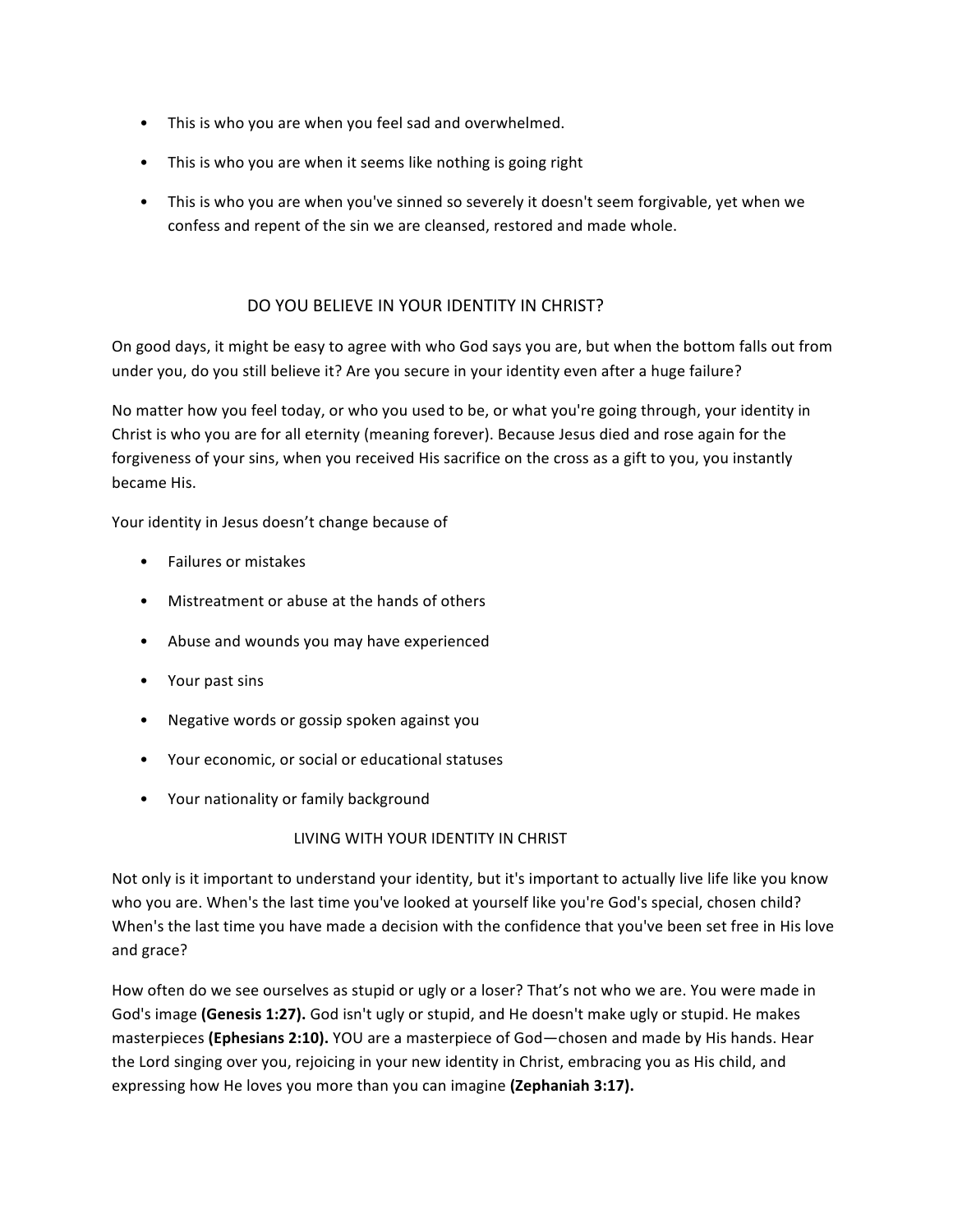However, receiving these truths requires humility. We can bring our trophies, ribbons, and achievements before God, thinking that's what makes us special or desirable, but they are insignificant in comparison to our identity in Christ. Yes, our accomplishments can be great (and we don't mean to diminish them) but they don't qualify us for God's love. They don't add any value on our behalf in God's eyes. His love for us is truly unconditional, for once we have our identity in Christ, we become who we really are: Children of God.

Take some time to reflect on these truths of who you are and receive them in humility. Read that list regularly (and the Bible references) to remind yourself of your true identity. It's only through Jesus that we are these things. We didn't earn it, so we can't brag about it or take advantage of it. But we can claim it and hold our heads up high, put our shoulders back, because, in the end, we will stand victorious in Christ.

When you see yourself as Christ sees you, others may begin to see you that way too. If you are steady and secure in your identity in Him, your actions, speech, and life will express God's love. You may find more opportunities to share the Gospel, and Christ will be all the more glorified.

Remember who your Father says you are, because it's in Him where your true identity can be found. You're a child of the One True God. That's worth celebrating. You're worth celebrating.

## Discussion

1 - Have each person read one of the truths from the list under the section: Your Identity in Christ. Have each one substitute the word "I" for the word "you". For example instead of reciting:

You are His own special possession, have the person declare I am His own special possession

Instead of *You* are chosen, handpicked by the God who created the universe...... it would be

I am chosen, handpicked by the God who created the universe.

2 – Ask the question: *What does it mean to you that God thinks of you as a masterpiece?* 

Various answers will be given. Talk about how this is true of us when we become a Christian  $$ not just when we reach a high level of spiritual maturity. Our value to God is not in how little we sin or how much we go to church, but in the fact that we are His children and that Jesus has forgiven our sins.

3 - How would it affect a person's life if they were a follower of Jesus but didn't believe that their true identity comes from who God ? Say the person sees him/herself according to all the negative treatment they have received in the past.